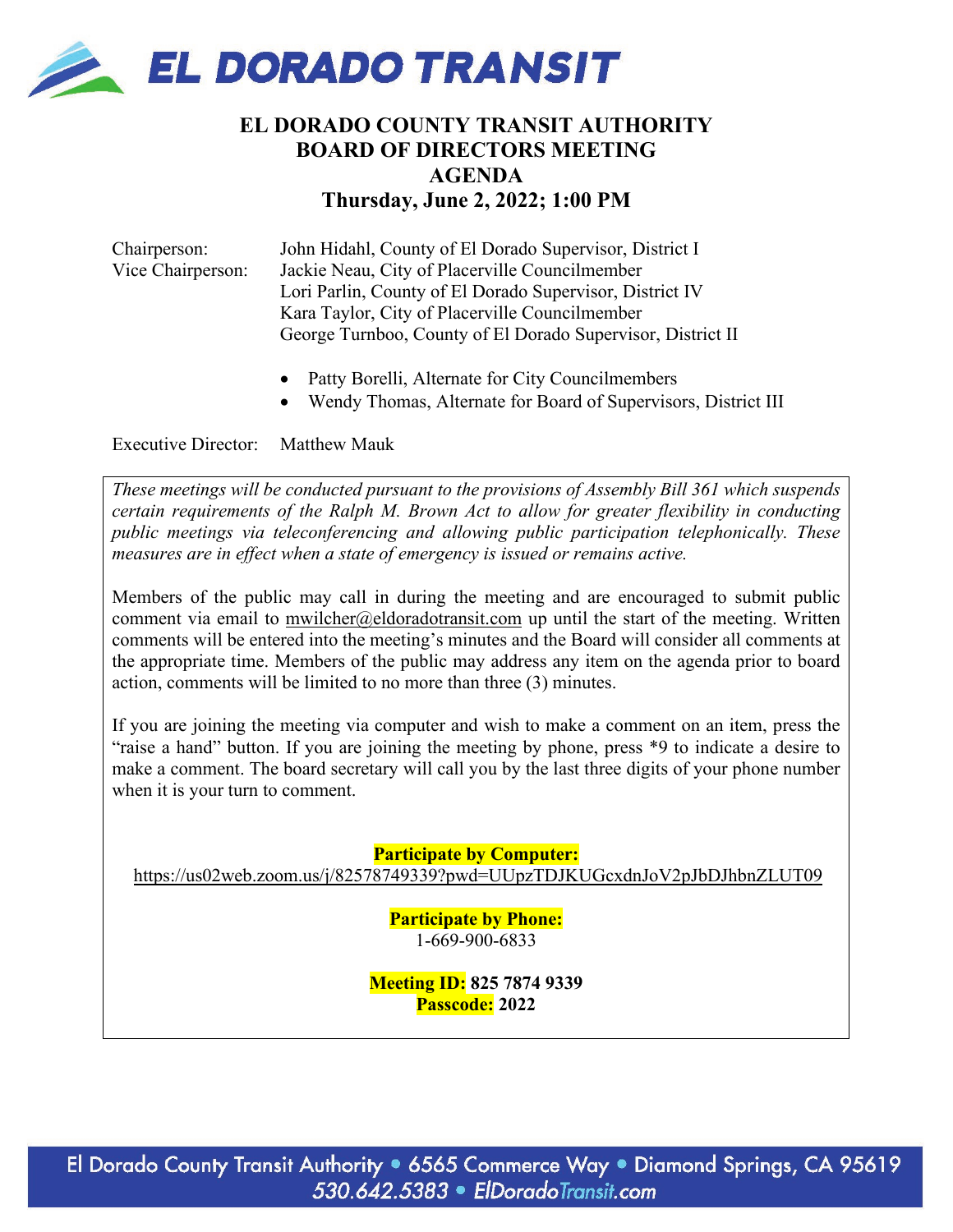## **CALL TO ORDER AND PLEDGE OF ALLEGIANCE**

## **ROLL CALL**

## **ADOPTION OF AGENDA AND APPROVAL OF CONSENT CALENDAR**

The Board may make any necessary additions, deletions or corrections to the agenda including moving items to or from the Consent Calendar and adopt the agenda with one single vote. A Board member may request an item to be removed from the Consent Calendar for discussion and possible action, and the item will be moved from Consent and heard as a separate item. Any member of the public may ask to address an item on the Consent Calendar prior to Board action.

## **OPEN FORUM**

At this time, any person may comment on any item that is not on the agenda. Please state your name and address for the records. Action will not be taken on any item that is not on the agenda. Please limit your comments to no more than three (3) minutes. Please give any written material presented at the meeting to the clerk for public record.

## **1. CONSENT CALENDAR**

- **A.** Approve Conformed Minutes of Regular Meeting May 5, 2022
- **B.** Receive and File April 2022 Check Registers
- **C.** Receive and File April 2022 Ridership Report
- **D.** Approve Charter Rate of \$245.00 per hour for Fiscal Year 2022/23
- **E. 1.** Approve Purchase Order 28003 issued to the California Transit Indemnity Pool in the amount of \$386,256 for Liability Insurance

**2.** Approve Purchase Order 28004 issued to the California Transit Indemnity Pool in the amount of \$26,507 for Physical Damage Insurance

**3.** Approve Purchase Order 28002 issued to the California Transit Indemnity Pool in the amount of \$24,000 for Employment Practices Liability Insurance

**4.** Approve Purchase Order 28024 issued to the Special District Risk Management Authority in the amount of \$248,892.69 for Workers' Compensation Insurance

**F. 1.** Accept Actuarial Valuation of Other Post-Employee Benefit Program for fiscal years ending June 30, 2022, June 30, 2023, and June 30, 2024

**2.** Adopt Resolution No. 22-14 approving the pre-fund amount in the California Employer's Retiree Benefit Trust Program (CERBT)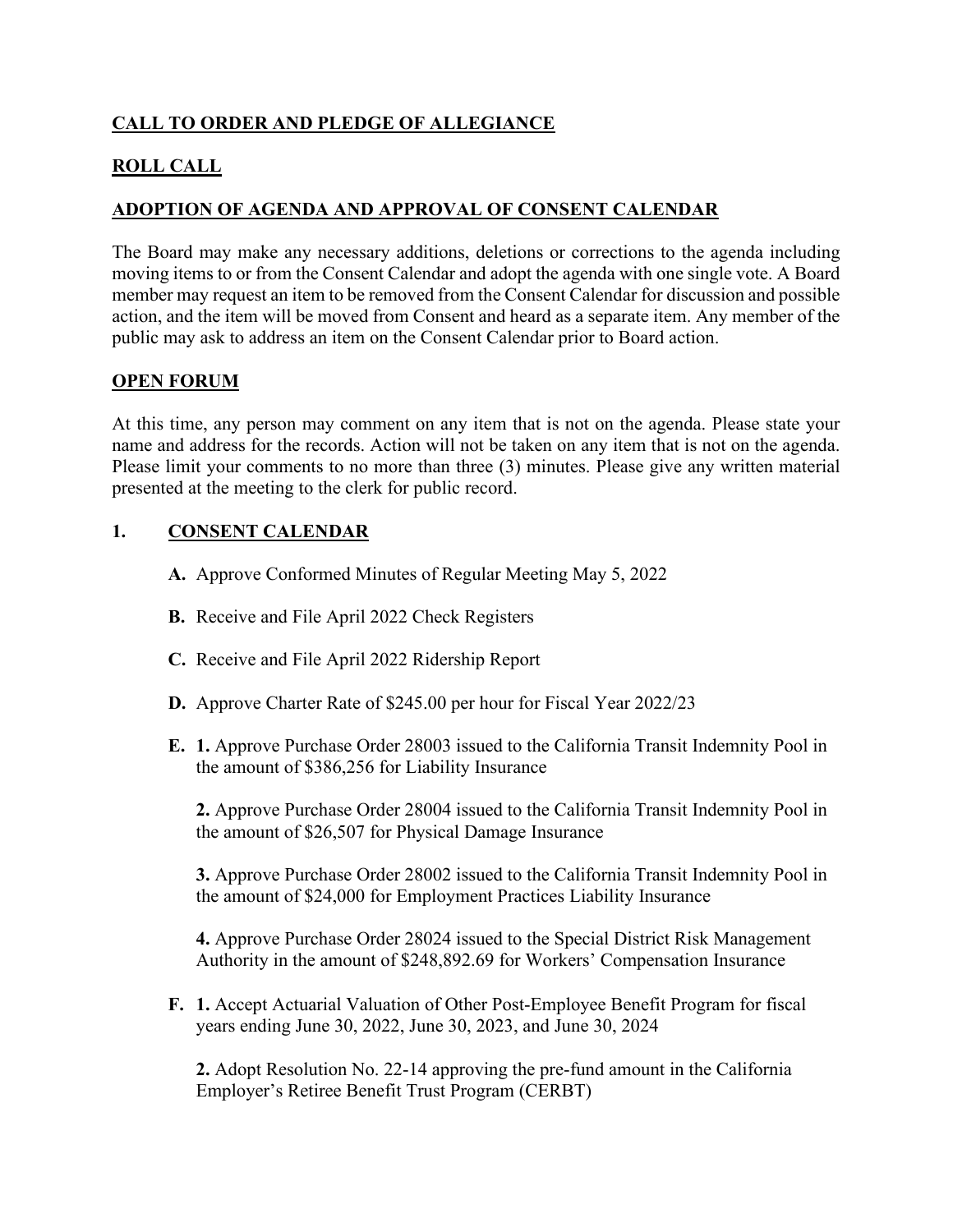**3.** Authorize Executive Director to execute all documents necessary for continued participation

## **2. ACTION ITEMS**

## **TIMED ITEM 1:05 PM**

- **A. 1.** Public Hearing to Adopt Resolution No. 22-15 Finalizing the Operating Budget for Fiscal Year 2022/23
	- **2.** Adopt Resolution No. 22-16 Approving the Fiscal Year 2022/23 Allocation Table
	- **3.** Adopt Fiscal Year 2022/23 Organizational Chart

## **TIMED ITEM 1:06 PM**

- **B.** Public Hearing to Adopt Resolution No. 22-17 Finalizing the Fiscal Year 2022/23 Capital Improvement Plan and Capital Budget
- **C. 1.** Approve a partnership between El Dorado County Transit Authority and Pacific Gas and Electric Company (PG&E) to provide accessible transportation during emergency outage events

**2.** Authorize the Executive Director to execute all documents necessary to enter into an Accessible Transportation Resource Partnership Agreement with PG&E, pending final review and approval by legal counsel

**D. 1.** Approve the draft agreement between EL Dorado County Transit Authority and ALTA California Regional Center (ACRC) for client transportation to Motherlode Rehabilitation Enterprises, Inc.

**2.** Authorize the Executive Director to negotiate final reimbursement rates and execute all documents necessary to continue the ACRC Agreement for client transportation

#### **3. INFORMATION ITEMS**

**A.** 2022 El Dorado County Fair Shuttle Flyer

## **EXECUTIVE DIRECTOR REPORT** \*

#### **BOARD MEMBER COMMENTS** \*

#### **RECESS TO CLOSED SESSION**

Closed Personnel Session Pursuant to Government Code Section 54957.6 – Concerning Labor Negotiations with the Transit Operator's Bargaining Unit. The designated representatives for the